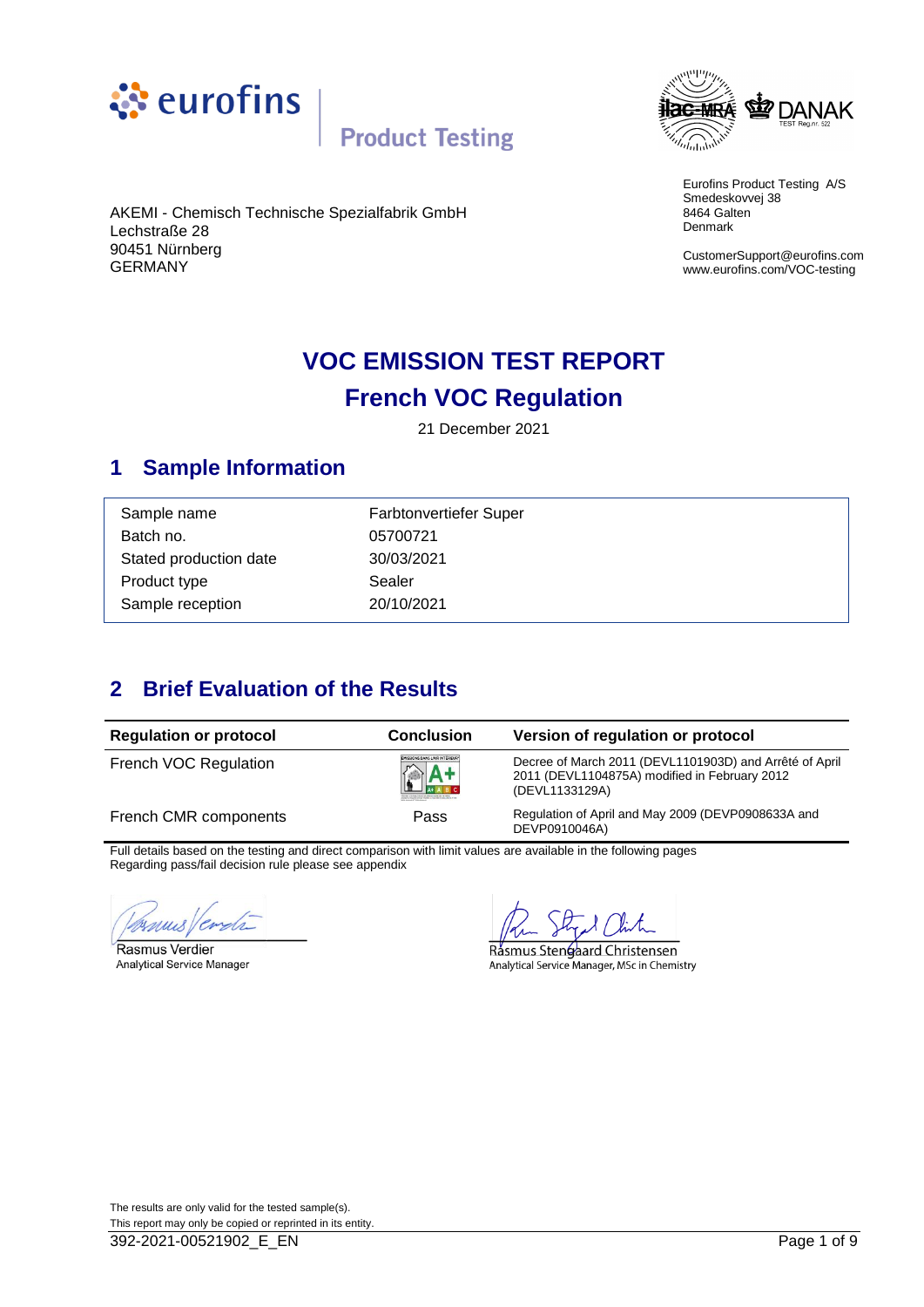



### **Table of contents**

| 1   | <b>Sample Information</b>                                 |   |
|-----|-----------------------------------------------------------|---|
| 2   | <b>Brief Evaluation of the Results</b>                    | 1 |
| 3   | <b>Applied Test Methods</b>                               | 3 |
| 3.1 | <b>General Test References</b>                            | 3 |
| 3.2 | Specific Laboratory Sampling and Analyses                 | 3 |
| 4   | <b>Test Parameters, Sample Preparation and Deviations</b> | 4 |
| 4.1 | <b>VOC Emission Chamber Test Parameters</b>               | 4 |
| 4.2 | Preparation of the Test Specimen                          | 4 |
| 4.3 | Picture of Sample                                         | 4 |
| 4.4 | Deviations from Referenced Protocols and Regulations      | 4 |
| 5   | <b>Summary and Evaluation of the Results</b>              | 5 |
| 5.1 | Comparison with Limit Values of the French VOC Regulation | 5 |
| 5.2 | Comparison with Limit Values of the CMR Components        | 5 |
| 6   | <b>Appendices</b>                                         | 6 |
| 6.1 | Chromatogram of VOC Emissions after 28 Days               | 6 |
| 6.2 | How to Understand the Results                             | 7 |
| 6.3 | Description of VOC Emission Test                          | 8 |
| 6.4 | <b>Quality Assurance</b>                                  | 8 |
| 6.5 | Accreditation                                             | 9 |
| 6.6 | Uncertainty of the Test Method                            | 9 |
| 6.7 | <b>Decision Rules</b>                                     | 9 |
| 6.8 | <b>Version History</b>                                    | 9 |
|     |                                                           |   |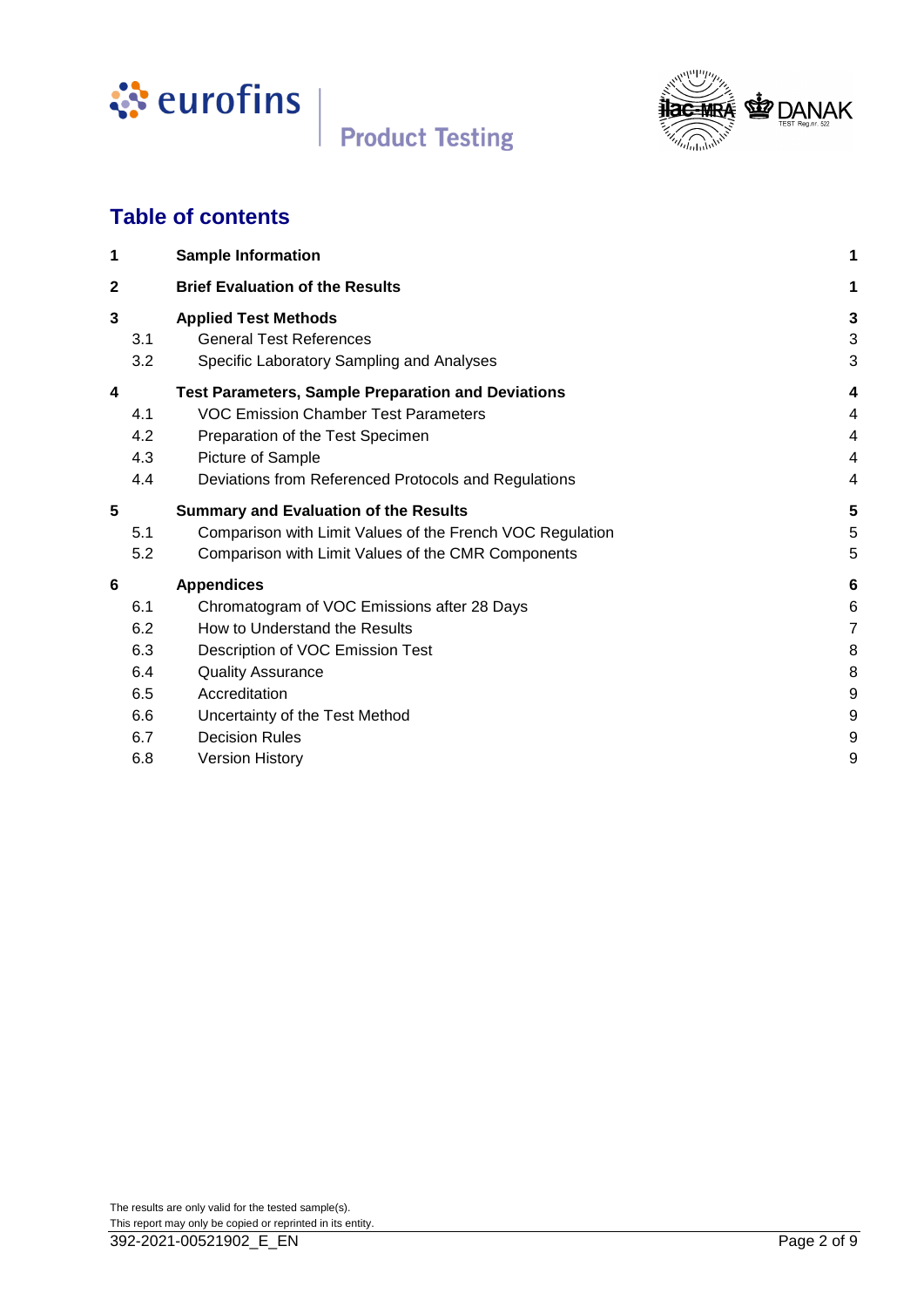



### <span id="page-2-0"></span>**3 Applied Test Methods**

### <span id="page-2-1"></span>**3.1 General Test References**

| Regulation, protocol or<br>standard | <b>Version</b>                                                              | <b>Reporting limit</b><br>$VOC$ [ $\mu$ g/m <sup>3</sup> ] | <b>Calculation of TVOC</b> | <b>Combined</b><br>uncertainty <sup>¤</sup><br>$[RSD(\%)]$ |
|-------------------------------------|-----------------------------------------------------------------------------|------------------------------------------------------------|----------------------------|------------------------------------------------------------|
| EN 16516                            | $2017 + A1:2020$                                                            | 5                                                          | Toluene equivalents        | 22%                                                        |
| ISO 16000 -3 -6 -9 -11              | 2006-2021 depending on part                                                 | 2                                                          | Toluene equivalents        | 22%                                                        |
| ASTM D5116-10                       | 2010                                                                        |                                                            |                            |                                                            |
| French VOC Classes                  | Decree of 03/2011<br>(DEVL1101903D) and arrêté of<br>02/2012 (DEVL1133129A) | 2                                                          | Toluene equivalents        | 22%                                                        |
| French CMR                          | Regulation of April and May<br>2009 (DEVP0908633A and<br>DEVP0910046A)      |                                                            | Toluene equivalents        | 22%                                                        |

### <span id="page-2-2"></span>**3.2 Specific Laboratory Sampling and Analyses**

| Procedure                | <b>External Method</b>                                                     | <b>Internal SOP</b> | Quantification<br>limit / sampling<br>volume | Analytical<br>principle    | Uncertainty <sup>®</sup><br>$[RSD(\%)]$ |
|--------------------------|----------------------------------------------------------------------------|---------------------|----------------------------------------------|----------------------------|-----------------------------------------|
| Sample preparation       | ISO 16000-11:2006, EN<br>16516:2017+A1:2020,<br>AgBB:2021,<br>EMICODE:2020 | 71M549810           |                                              |                            |                                         |
| Emission chamber testing | ISO 16000-9:2006, EN<br>16516:2017+A1:2020                                 | 71M549811           |                                              | Chamber and air<br>control |                                         |
| Sampling of VOC          | ISO 16000-6:2021, EN<br>16516:2017+A1:2020                                 | 71M549812           | 5 <sub>L</sub>                               | Tenax TA                   |                                         |
| Analysis of VOC          | ISO 16000-6:2021, EN<br>16516:2017+A1:2020                                 | 71M542808B          | 1 $\mu$ g/m <sup>3</sup>                     | ATD-GC/MS                  | 10%                                     |
| Sampling of aldehydes    | ISO 16000-3:2011, EN<br>16516:2017+A1:2020                                 | 71M549812           | 35 L                                         | <b>DNPH</b>                |                                         |
| Analysis of aldehydes    | ISO 16000-3:2011, EN<br>16516:2017+A1:2020                                 | 71M548400           | $3-6 \mu g/m^3$                              | <b>HPLC-UV</b>             | 10%                                     |
| Sampling of phthalates*  | ISO 16000-33:2017,<br>MEL-09:2003                                          | 71M549812           | 60 L                                         | XAD-2                      |                                         |
| Analysis of phthalates*  | ISO 16000-33:2017                                                          | 71M546060           | $0.6 \mu g/m3$                               | GC/MS                      | 10%                                     |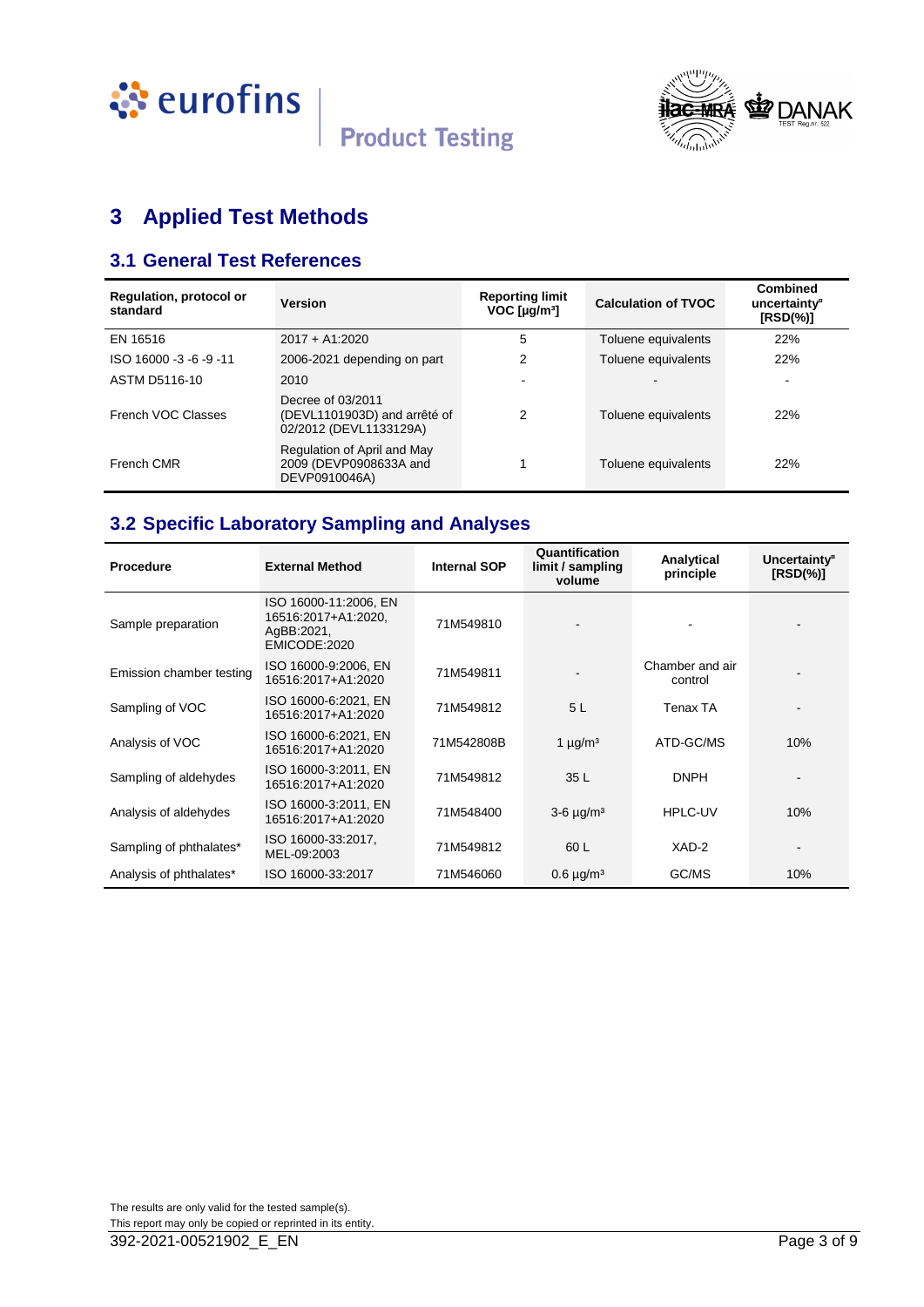



### <span id="page-3-0"></span>**4 Test Parameters, Sample Preparation and Deviations**

### <span id="page-3-1"></span>**4.1 VOC Emission Chamber Test Parameters**

| <b>Parameter</b>                                                                | Value      | <b>Parameter</b>           | Value                   |
|---------------------------------------------------------------------------------|------------|----------------------------|-------------------------|
| Chamber volume, V[L]                                                            | 119        | Preconditioning period     |                         |
| Air Change rate, n[h <sup>-1</sup> ]                                            | 0.5        | Chamber test period        | 15/11/2021 - 13/12/2021 |
| Area specific ventilation rate,<br>q [m/h or m <sup>3</sup> /m <sup>2</sup> /h] | 1.25       | Analytical test period     | 15/11/2021 - 20/12/2021 |
| Relative humidity of supply<br>air, RH [%]                                      | $50 \pm 3$ | Loading factor $[m^2/m^3]$ | 0.4                     |
| Temperature of supply air,<br>T [°C]                                            | $23 \pm 1$ | Test scenario              | Flooring or ceiling     |

### <span id="page-3-2"></span>**4.2 Preparation of the Test Specimen**

The sample was homogenised and applied onto a glass plate.

| <b>Number of Layers</b> | Application amount, g/m <sup>2</sup> | Drying time, h |
|-------------------------|--------------------------------------|----------------|
|                         |                                      |                |

### <span id="page-3-3"></span>**4.3 Picture of Sample**



### <span id="page-3-4"></span>**4.4 Deviations from Referenced Protocols and Regulations**

No deviations from the referenced test methods were observed.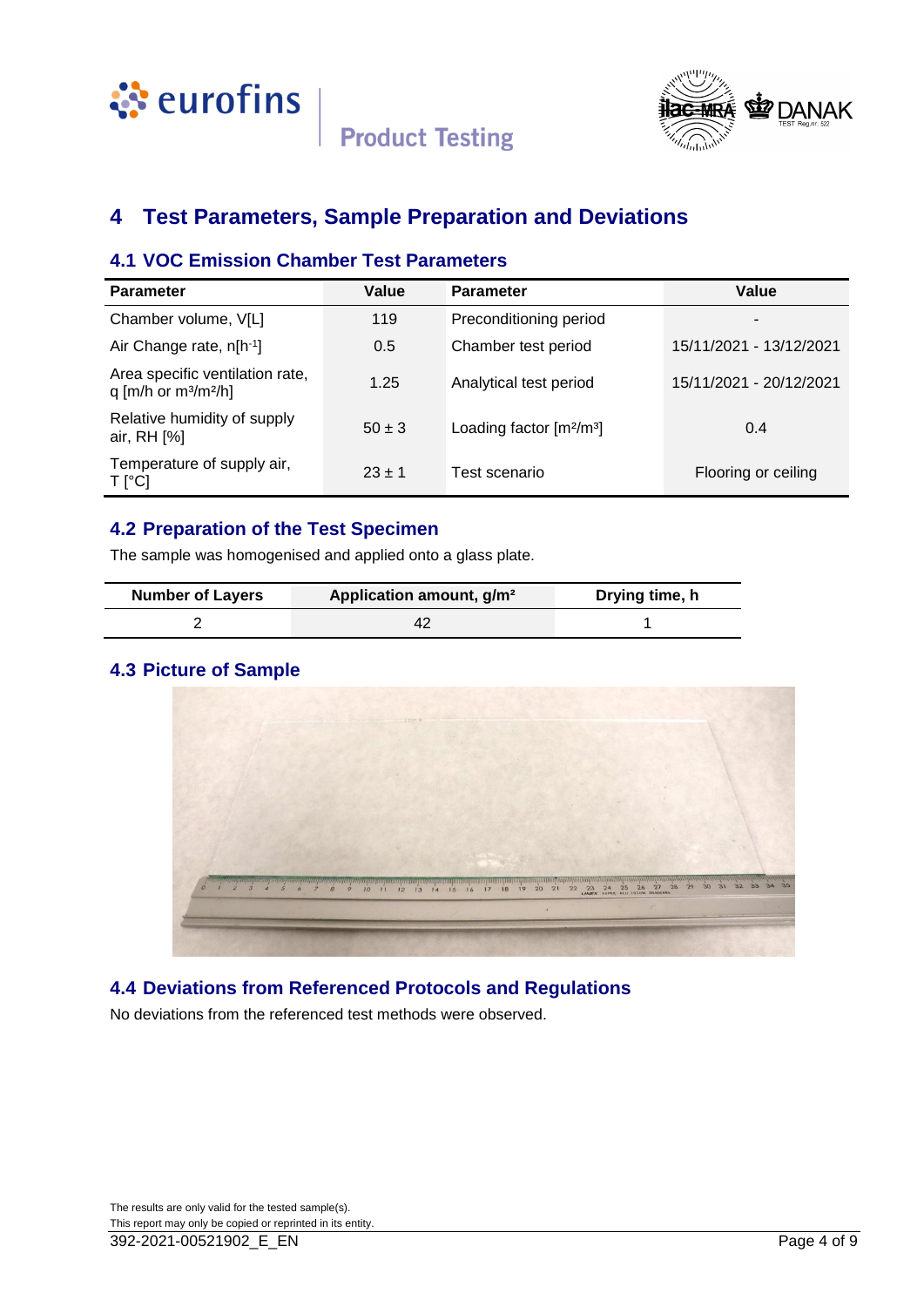



### <span id="page-4-0"></span>**5 Summary and Evaluation of the Results**

### <span id="page-4-1"></span>**5.1 Comparison with Limit Values of the French VOC Regulation**

|                        | <b>CAS No.</b> | Conc.<br>28 days       | <b>ENISSIONS DANS L'AIR INTÉRIEUR</b> | FHISSIONS DANS L'AIR INTÉRIEUR® | MISSIONS DANS L'AIR INTÉRIEURY<br>lħ. | ÉMISSIONS DANS L'AIR INTÉRIEUR |
|------------------------|----------------|------------------------|---------------------------------------|---------------------------------|---------------------------------------|--------------------------------|
|                        |                | $\mu$ g/m <sup>3</sup> | $\mu$ g/m <sup>3</sup>                | $\mu$ g/m <sup>3</sup>          | $\mu$ g/m <sup>3</sup>                | $\mu$ g/m <sup>3</sup>         |
| <b>TVOC</b>            | ٠              | 23                     | > 2000                                | < 2000                          | < 1500                                | < 1000                         |
| Formaldehyde           | $50-00-0$      | $<$ 3                  | >120                                  | < 120                           | < 60                                  | < 10                           |
| Acetaldehyde           | 75-07-0        | $<$ 3                  | >400                                  | < 400                           | < 300                                 | < 200                          |
| Toluene                | 108-88-3       | 2.3                    | >600                                  | < 600                           | < 450                                 | < 300                          |
| Tetrachloroethylene    | 127-18-4       | < 2                    | > 500                                 | < 500                           | < 350                                 | < 250                          |
| Ethylbenzene           | $100 - 41 - 4$ | < 2                    | >1500                                 | < 1500                          | < 1000                                | < 750                          |
| Xylene                 | 1330-20-7      | < 2                    | >400                                  | < 400                           | < 300                                 | < 200                          |
| <b>Styrene</b>         | 100-42-5       | < 2                    | > 500                                 | < 500                           | < 350                                 | < 250                          |
| 2-Butoxyethanol        | 111-76-2       | < 2                    | > 2000                                | < 2000                          | < 1500                                | < 1000                         |
| 1,2,4-Trimethylbenzene | 95-63-6        | < 2                    | > 2000                                | < 2000                          | < 1500                                | < 1000                         |
| 1,4-Dichlorobenzene    | 106-46-7       | < 2                    | >120                                  | < 120                           | $~<$ 90                               | ~< 60                          |

The product was assigned a VOC emission class without taking into account the measurement uncertainty associated with the result. As specified in French Decree no. 2011-321 of March 23 2011, correct assignment of the VOC emission class is the sole responsibility of the party responsible for distribution of the product in the French market.

### <span id="page-4-2"></span>**5.2 Comparison with Limit Values of the CMR Components**

| <b>CMR (French reg.)</b>      | <b>CAS No.</b> | Conc.<br>28 days       | Max. allowed air concentration |
|-------------------------------|----------------|------------------------|--------------------------------|
|                               |                | $\mu$ g/m <sup>3</sup> | $\mu$ g/m <sup>3</sup>         |
| <b>Benzene</b>                | 71-43-2        | < 1                    | $\leq 1$                       |
| Trichloroethylene             | 79-01-6        | $\leq 1$               | $\leq 1$                       |
| Dibutylphthalate (DBP)*       | 84-74-2        | $\leq 1$               | $\leq 1$                       |
| Diethylhexylphthalate (DEHP)* | 117-81-7       | < 1                    | < 1                            |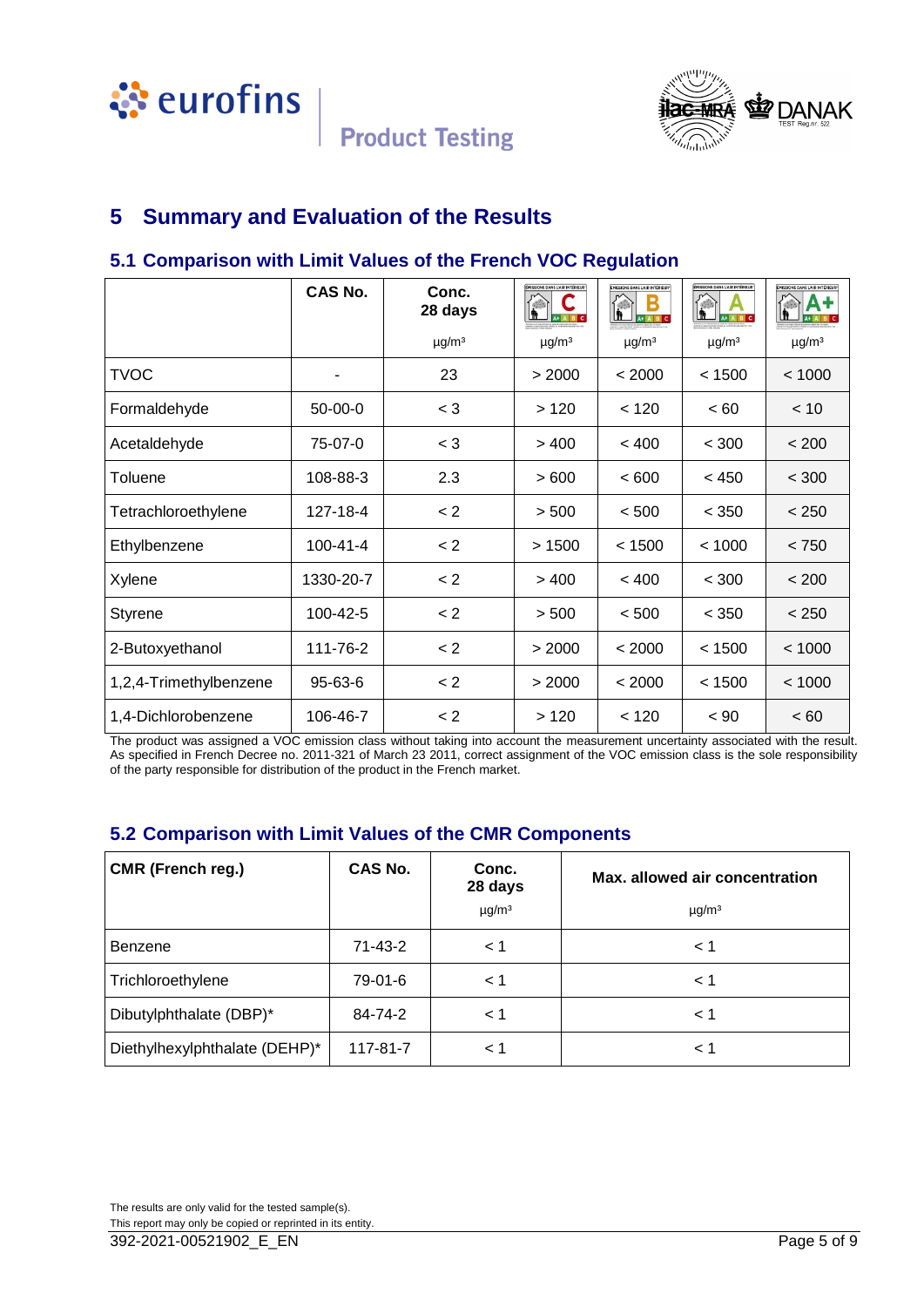



### <span id="page-5-0"></span>**6 Appendices**

### <span id="page-5-1"></span>**6.1 Chromatogram of VOC Emissions after 28 Days**

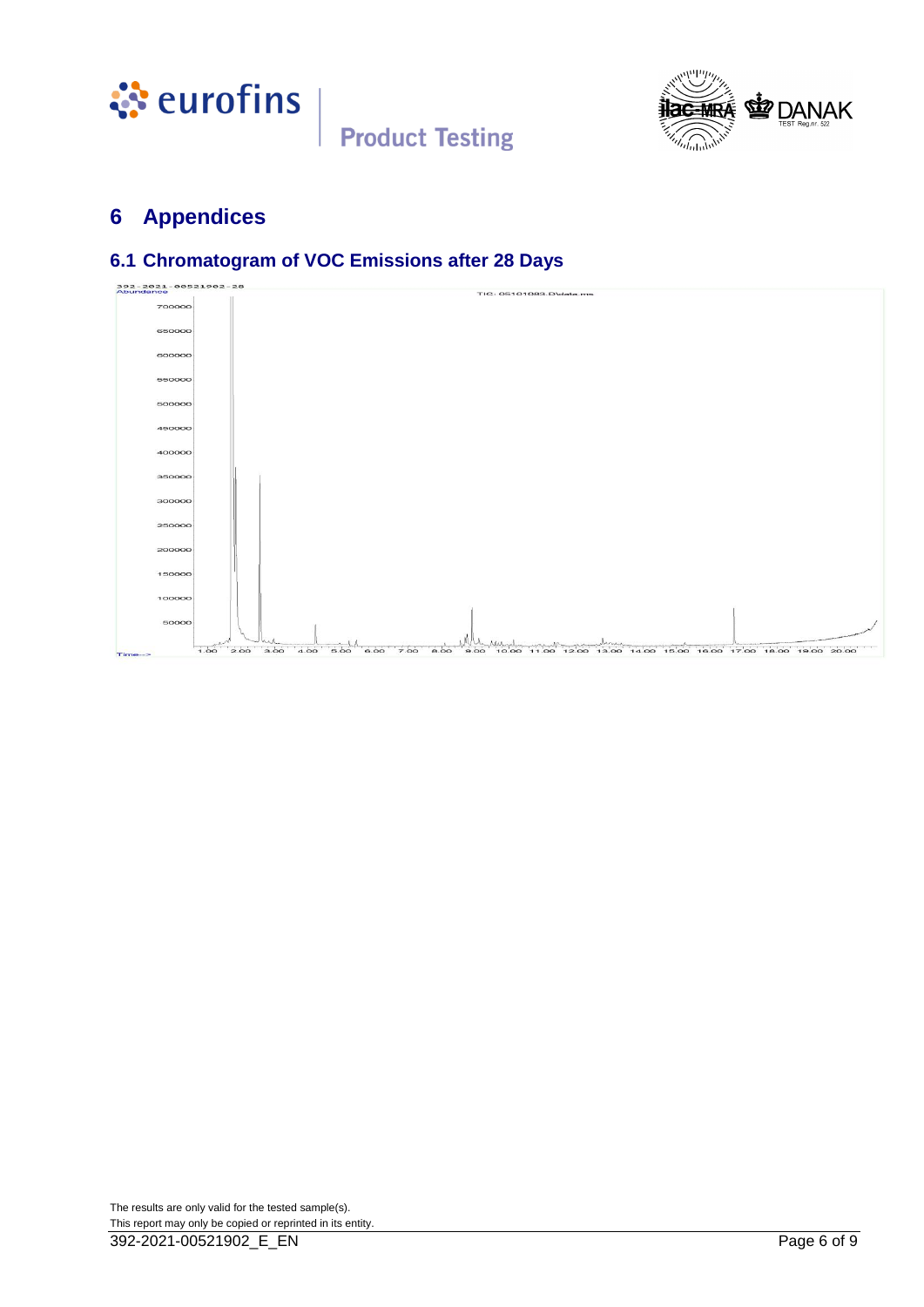



### <span id="page-6-0"></span>**6.2 How to Understand the Results**

#### **6.2.1 Acronyms Used in the Report**

- < Means less than
- > Means bigger than
- \* Not a part of our accreditation
- ¤ Please see section regarding uncertainty in the Appendices
- § Deviation from method. Please see deviation section
- a The method is not optimal for very volatile compounds. For these substances smaller results and a higher measurement uncertainty cannot be ruled out
- b The component originates from the substrate and is thus removed
- c The results have been corrected by the emission from the substrate
- d Very polar organic compounds are not suitable for reliable quantification using Tenax TA adsorbent and HP-5ms GC column. A high degree of uncertainty must be expected
- e The component may be overestimated due to contribution from the system
- SER Specific Emission Rate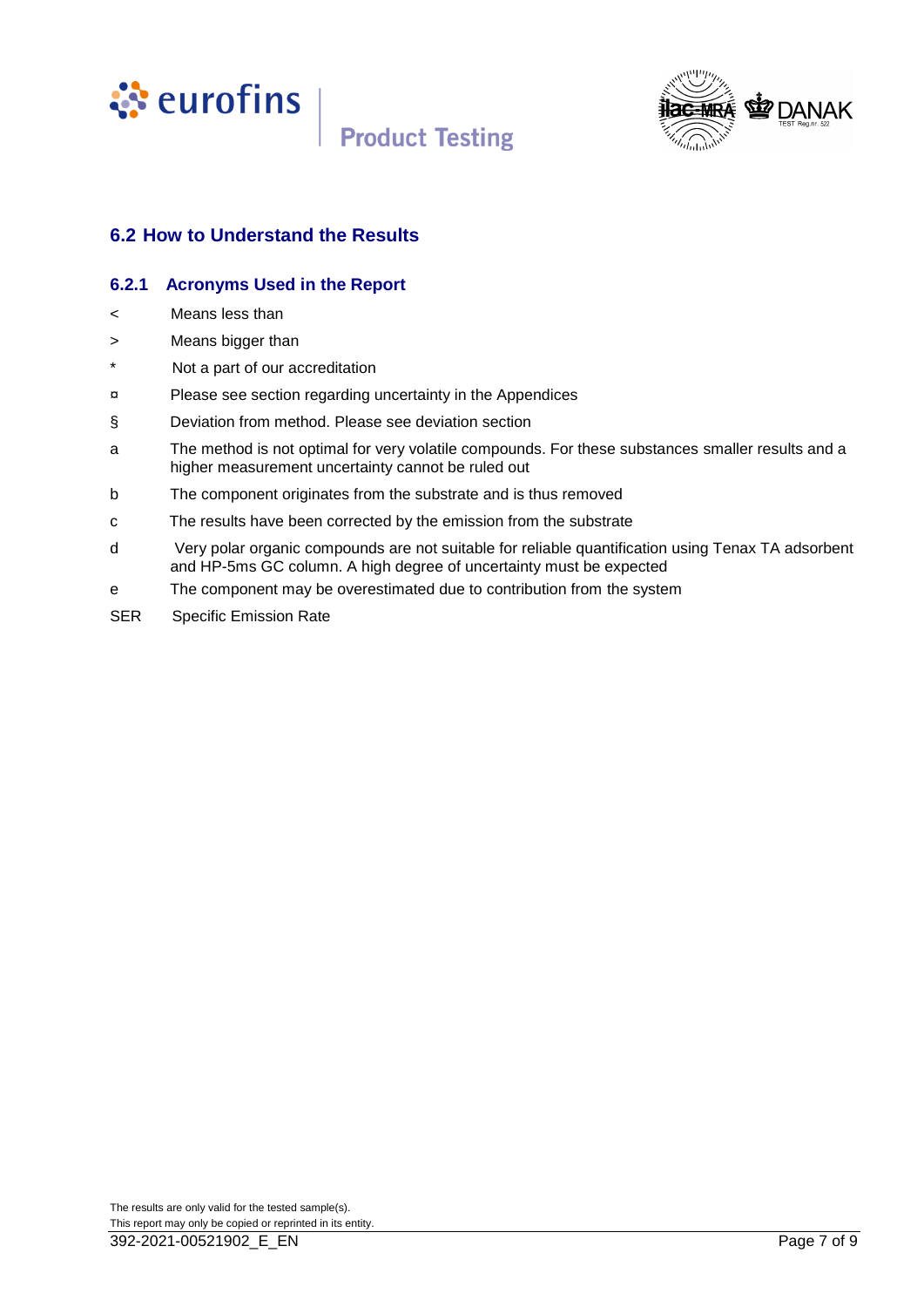



#### <span id="page-7-0"></span>**6.3 Description of VOC Emission Test**

#### **6.3.1 Test Chamber**

The test chamber is made of stainless steel. A multi-step air clean-up is performed before loading the chamber, and a blank check of the empty chamber is performed.

The chamber operation parameters are as described in the test method section. (EN 16516, ISO 16000-9, internal method no.: 71M549811).

#### **6.3.2 Expression of the Test Results**

All test results are calculated as specific emission rate, and as extrapolated air concentration in the European Reference Room (EN 16516, AgBB, EMICODE, M1 and Indoor Air Comfort).

#### **6.3.3 Testing of VOC**

The emissions of volatile organic compounds are tested by drawing sample air from the test chamber outlet through Tenax TA tubes after the specified duration of storage in the ventilated test chamber. Analysis is performed by ATD-GC/MS using HP-5 column (30 m, 0.25mm ID, 0.25µm film).

All eight substances are identified if present. Quantification above 2  $\mu q/m<sup>3</sup>$  is done using the TIC signal and authentic response factors.

Total Volatile Organic Compounds (TVOC) is calculated by summation of all individual VOCs with a concentration  $\geq 2$  µg/m<sup>3</sup>. The TVOC is expressed in toluene equivalents as defined in EN 16516 and similar to ISO 16000-6.

#### **6.3.4 Testing of Aldehydes**

The presence of aldehydes is tested by drawing air samples from the test chamber outlet through DNPHcoated silicagel tubes after the specified duration of storage in the ventilated test chamber. Analysis is performed by solvent desorption and subsequently by HPLC and UV-/diode array detection.

The absence of formaldehyde and other aldehydes is stated if UV detector response at the specific wavelength is lacking at the specific retention time in the chromatogram. Otherwise it is checked whether the reporting limit is exceeded. In this case the identity is finally checked by comparing full scan sample UV spectra with full scan standard UV spectra.

#### **6.3.5 Testing of Phthalates**

The presence of phthalates is tested by drawing air samples from the test chamber outlet through tube with XAD-II adsorbent after the specified duration of storage in the ventilated test chamber. Analysis is performed by solvent desorption and subsequently by GC/MS. Analysis of phthalates is not currently covered by the accreditation (Internal methods no.: 71M549812 / 71M546060).

#### <span id="page-7-1"></span>**6.4 Quality Assurance**

Before loading the test chamber, a blank check of the empty chamber is performed and compliance with background concentrations in accordance with EN 16516 / ISO 16000-9 is determined.

Air sampling at the chamber outlet and subsequent analysis is performed in duplicate. Relative humidity, temperature and air change rate in the chambers is logged every 5 minutes and checked daily. A double determination is performed on random samples at a regular interval and results are registered in a control chart to ensure the uncertainty and reproducibility of the method.

The stability of the analytical system is checked by a general function test of device and column, and by use of control charts for monitoring the response of individual substances prior to each analytical sequence.

The results are only valid for the tested sample(s). This report may only be copied or reprinted in its entity.